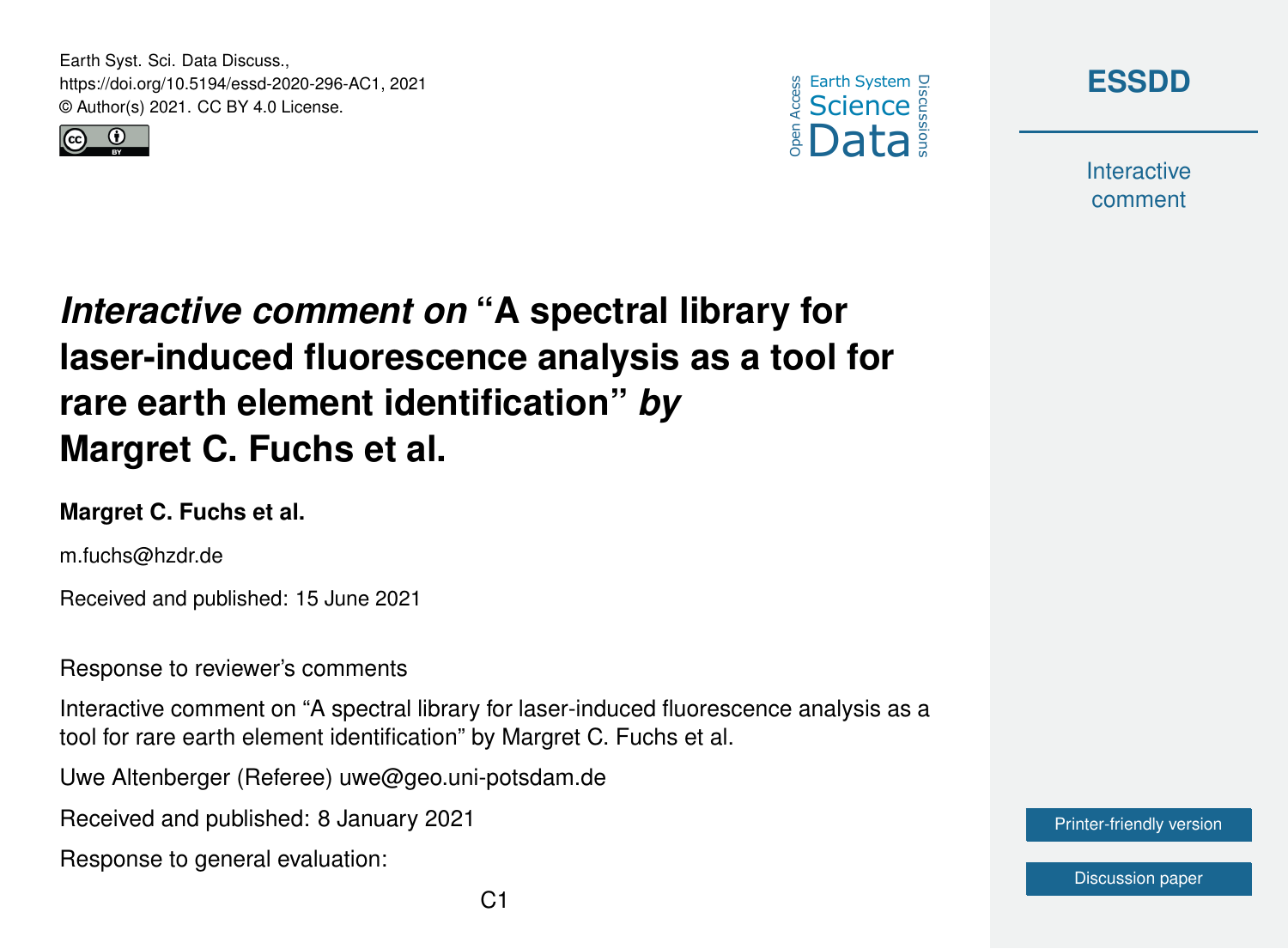Thank you very much for this positive feedback and your recommendations! We are currently working on several additional aspects concerning efficient technical solutions as well as testing applications to further mineral hosts and their respective geological settings. We also test further integrations of optical technologies to take full advantage of their benefits and use complementary information (e.g. already was published by Lorenz et al., cited in this manuscript). Integrative solutions may also address the quantitative dimension. However, this will demand for smart solutions to keep industrial applications realistic and add value to existing technologies by providing a noninvasive, ecologic and economically efficient alternative for exploration operations.

To be checked/corrected

Abstract: line 3 I would add ...and minerals to ....such as rocks. . ..

ok, we added "Applications to natural materials such as minerals and rocks . . ."

p. 2 line 64: ..are instead of is?

Unfortunately, we cannot find a matching phrase for this comment. We changed the sentence originally on p. 3 l. 61-64 and separated into two to hopefully make the meaning more clear: "Nevertheless, the availability of new, sophisticated, automated data processing routines emphasises already today the need for digital reference data of complete spectra, comparable to those for HSI (e.g. Kokaly et al., 2017) or Raman spectroscopy (e.g. Lafuente et al., 2015). Such reference data are crucial to further develop and automate the LiF-based REE detection and analytical capacities for analyses of REE abundances and their spectral representation in natural rocks."

p.4: line 42/43: ... multiplied by 0. I am not sure if 0 is ok

We assume that the comment refers to p. 6 line 125, where the multiplication by zero applies to the first data point of the merge segment only. For further data points, the weighting factor linearly increases to one across the merge segment to gradually transition from the first to the second spectrum. This allows for a smooth merge without **Interactive** comment

[Printer-friendly version](https://essd.copernicus.org/preprints/essd-2020-296/essd-2020-296-AC1-print.pdf)

[Discussion paper](https://essd.copernicus.org/preprints/essd-2020-296)